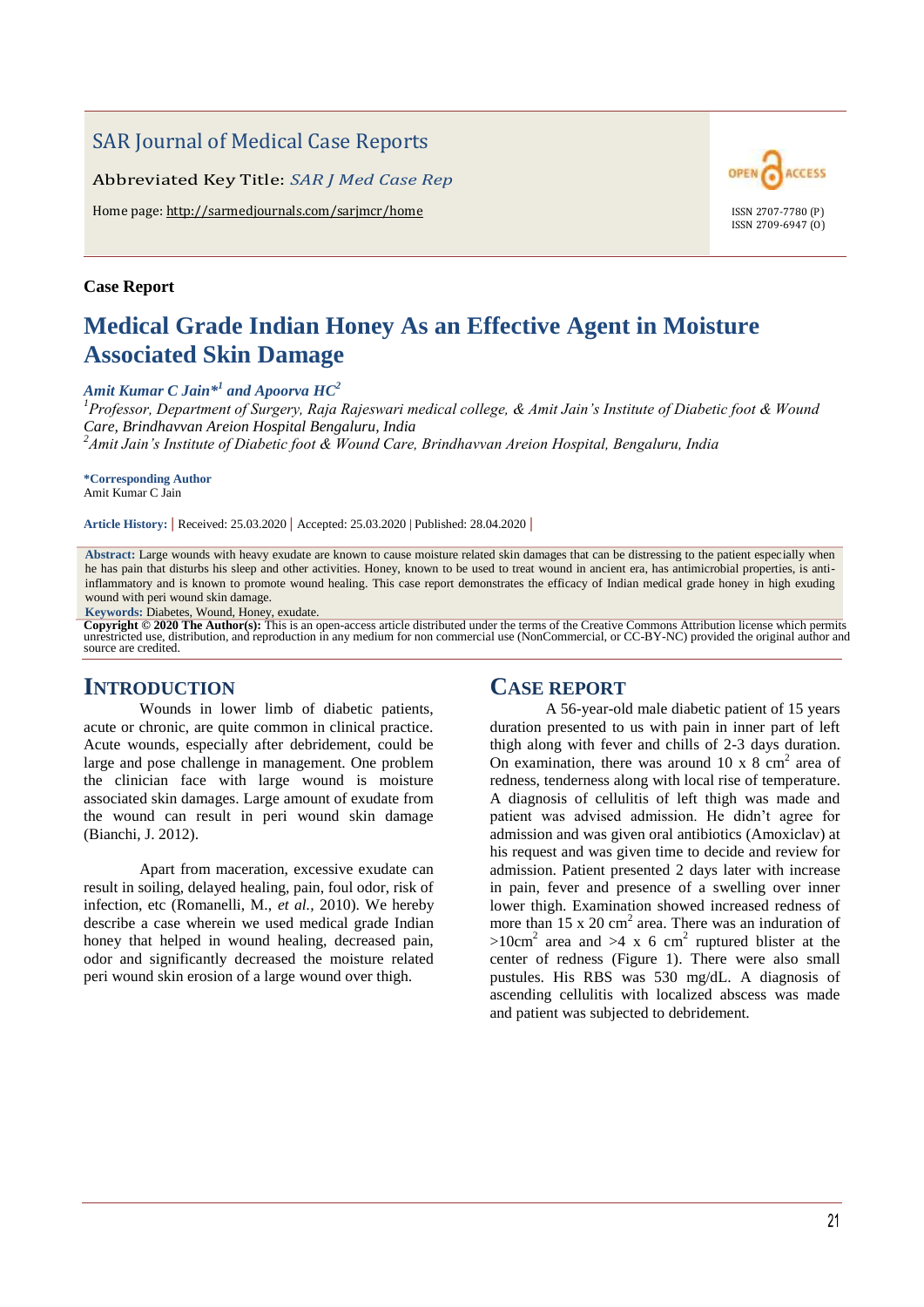

**Figure 1** showing cellulitis of the left thigh

There was extensive pus and subcutaneous necrosis underneath (Figure 2). He later underwent redebridement to remove slough over the wound and was discharged with regular dressing advice and to review

weekly with us. His culture revealed Escherichia coli and he was put on culture specific antibiotics. He was undergoing regular dressings.



**Figure 2** showing intraoperative view. Note the pus (Blue arrow) and the subcutaneous necrosis (Green arrow)

At the end of 3 weeks, when patient presented to us, we noticed that though the wound was granulating, there was extensive pseudomonas extensive pseudomonas infection, along with periwound skin maceration. Patient could not afford for negativepPressure wound therapy. Although we started with acetic acid dressing (3%), patient could not tolerate pain and we had to stop

it after 2 dressing as he refused acetic acid. Even 2 sittings of Urgotul dressings also could not benefit in this case (Figure 3) as he still complained of severe pain (burning type) around the wound and posterior part of thigh and there was still greenish discharge and peri wound redness (Figure 4).



**Figure 3** showing the Urgotul sheet being applied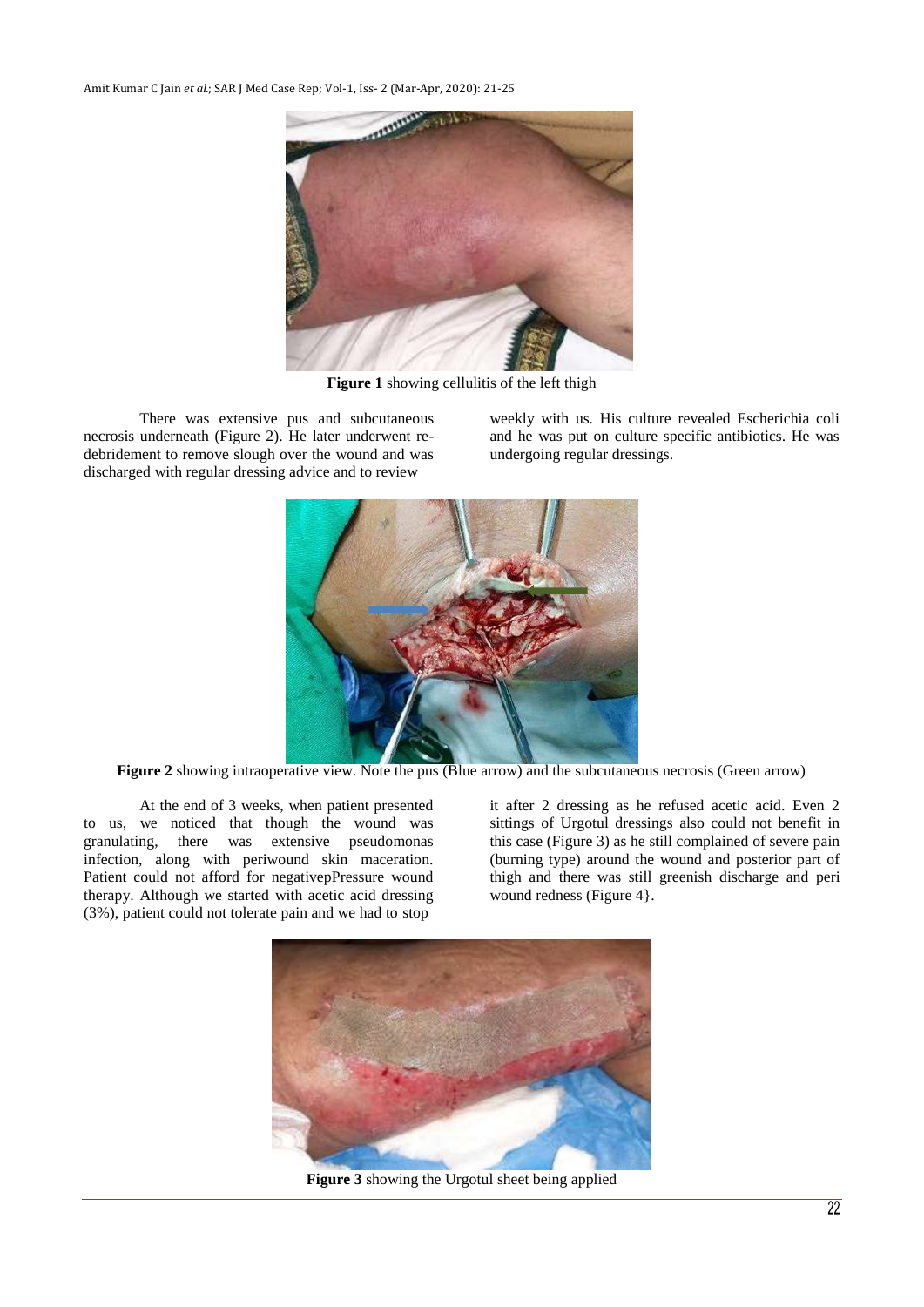

**Figure 4** showing greenish discharge from wound along with peri wound skin damage. Note the red, weeping appearance.

There was increase in peri wound skin damage and he was not able to sleep or do his routine work. After discussing various therapeutic options, patient agreed for medical grade honey. The sterilized honey

was applied through gauge piece (Figure 5) after cleaning the wound with saline and secondary dressing was applied over it.



**Figure 5** showing application of honey to the wound (second application). Secondary dressing was done over it by placing pads.

In just 2 sittings (once in 2 days) of honey usage, patient found significant reduction of pain, decrease in exudate and odor and drastic visible improvement in periwound area. By  $7<sup>th</sup>$  day after usage of honey (3 sittings), the peri wound inflammation had subsided and wound showed excellent granulation with

no greenish discoloration of dressing and wound decreased in size (Figure 6). Patient being from lower socioeconomic status, did not agree for secondary suturing/split skin grafting and the wound was allowed to heal with secondary intention (Figure 7).



**Figure 6** showing decrease in size of the wound with decrease in exudate and peri wound healing and decrease in inflammation.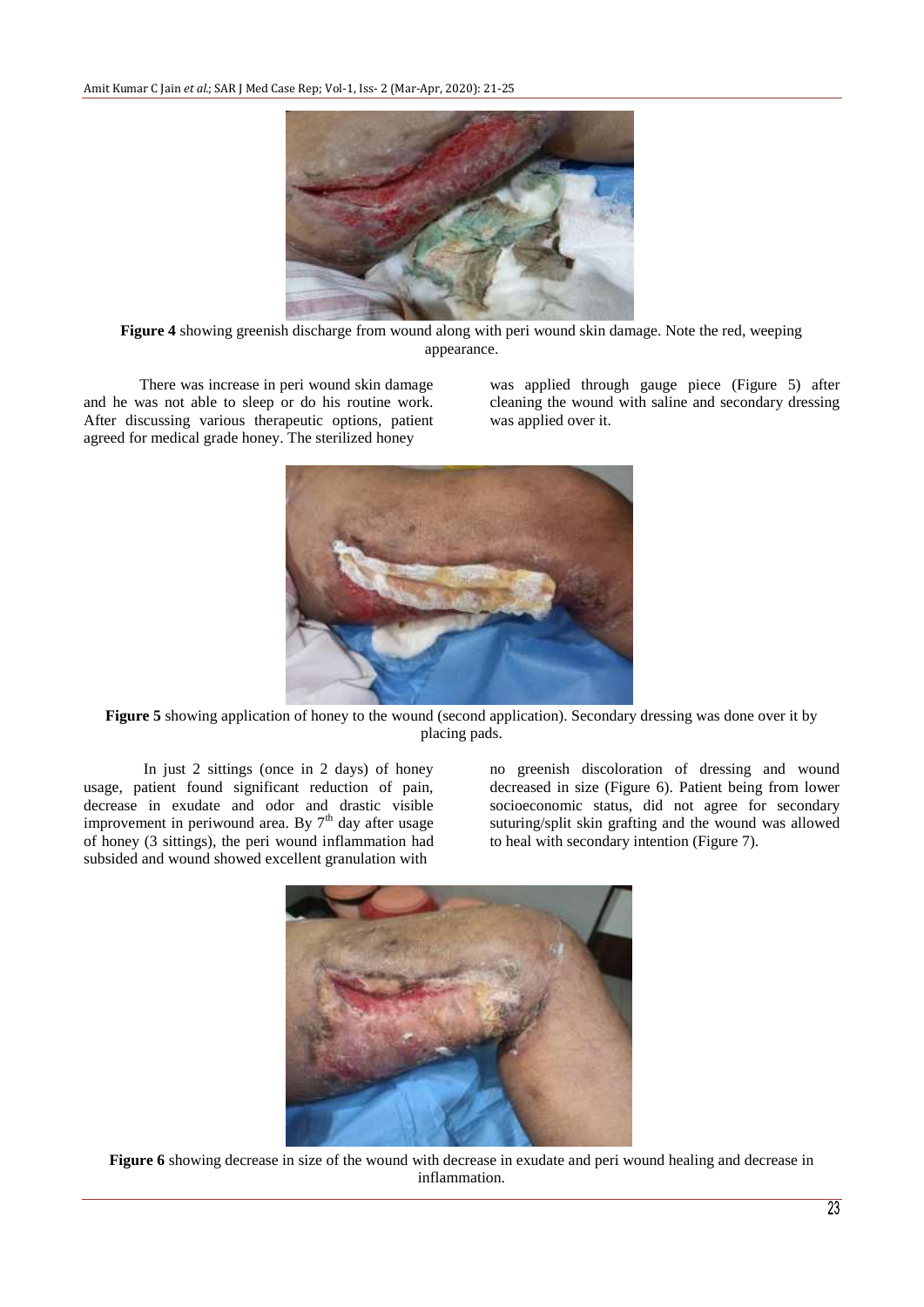

**Figure 7** showing wound healing by secondary intension

## **DISCUSSION**

It's well known that moist environment is necessary for wound healing (Romanelli, M., *et al.,*  2010). However, the excessive exudate is known to cause moisture associated skin damage (Dowsett, C., & Aleen, L. 2013)). Exudates have enzymes, which when in large amount, would be corrosive to intact skin (Bianchi, J. 2012). The initial maceration around wound appears white soggy area in peri wound region (Cutting, K. F., & White, R. J. 2002). Continuous exposure of skin to large exudates that contain enzymes like matrix metalloproteinase (MMP's) could cause damage to epidermal barrier function leading to red, weeping surface (Bianchi, J. 2012).

The more the exudate, the larger the area of involvement of skin damage. Maceration leads to pain, decreases wound healing and increases susceptibility to secondary infections. Further, there is longer treatment and increased cost (Cutting, K. F., & White, R. J. 2002). Wound care treatment could be costly when one uses advanced wound products, the time given by wound care providers, etc (Davies, P., *et al.,* 2019), which are direct cost. Prevention of moisture related damage is essential in wound care but once it occurs, then clinicians should resort in future damage prevention and also its treatment.

Honey has been approved as a wound dressing worldwide and it got clinical approval long ago (White, E. 2019). Its antibacterial activity can be up to hundredfold (Molan, P. C., & Betts, J. A. 2004). It has both bacteriostatic and bactericidal activity (Alam, F., *et al.,*  2014). Its acidity restricts microbial growth and its antimicrobial action is due to presence of hydrogen peroxide (Haynes, J. S., & Callaghan, R. 2011; Yaghoobi, R., *et al.,* 2013).

Different honeys used worldwide includes gelans, manuka, tulang, etc (Yaghoobi, R., *et al.,* 2013). The honey recommended for wound care is medical grade honey which is sterilized (gamma irradiated) before use (Cooper, R. 2017).

#### The medical honey we used in this case was

obtained from the giant coombs of Apis Dorsata bee, which is an Indian rock bee. We obtained fresh raw honey and cultured (aerobic, anaerobic and fungi) this honey and found Bacteroides species and penicillium species in it. This honey was then sterilized with 15KGy gamma irradiation. This was then again cultured and no growth was found in it. This was then used on the wound.

Honey has action against many bacteria and fungi including staphylococcus aureus, pseudomonas aeruginosa (Cooper, R. 2017). It encourages wound healing, decreases pain, deodorizes wound and has antiinflammatory properties (Haynes, J. S., & Callaghan, R. 2011). The anti-inflammatory action of honey can result in decreasing the exudate (Molan, P. C., & Betts, J. A. 2004).

We believe that this case was ideal for honey usage as there was pseudomonas infection, high exudates leading to inflammation, odor and peri-wound skin damage which was decreased by honey.

## **CONCLUSION**

Prevention of peri wound skin damage is an important strategy. Once it occurs, effective treatment should be instituted. In this case, the Indian medical grade honey was found to be very effective in decreasing pain, exudates and inflammation along with odor and facilitating a smooth healing process.

## **REFERENCE**

- 1. Alam, F., Islam, M. A., Gan, S. H., & Khalil, M. I. (2014). Honey: A potential therapeutic agent for managing diabetic wounds. *Evidence Based Complementary and Alternative Medicine,* 169130.
- 2. Bianchi, J. (2012). Protecting the integrity of the periwound skin. *Wounds essentials, 1*, 58-64.
- 3. Cooper, R. (2017). The use of honey in diabetic foot ulcers. *The diabetic foot Journal, 20*(3), 154-9.